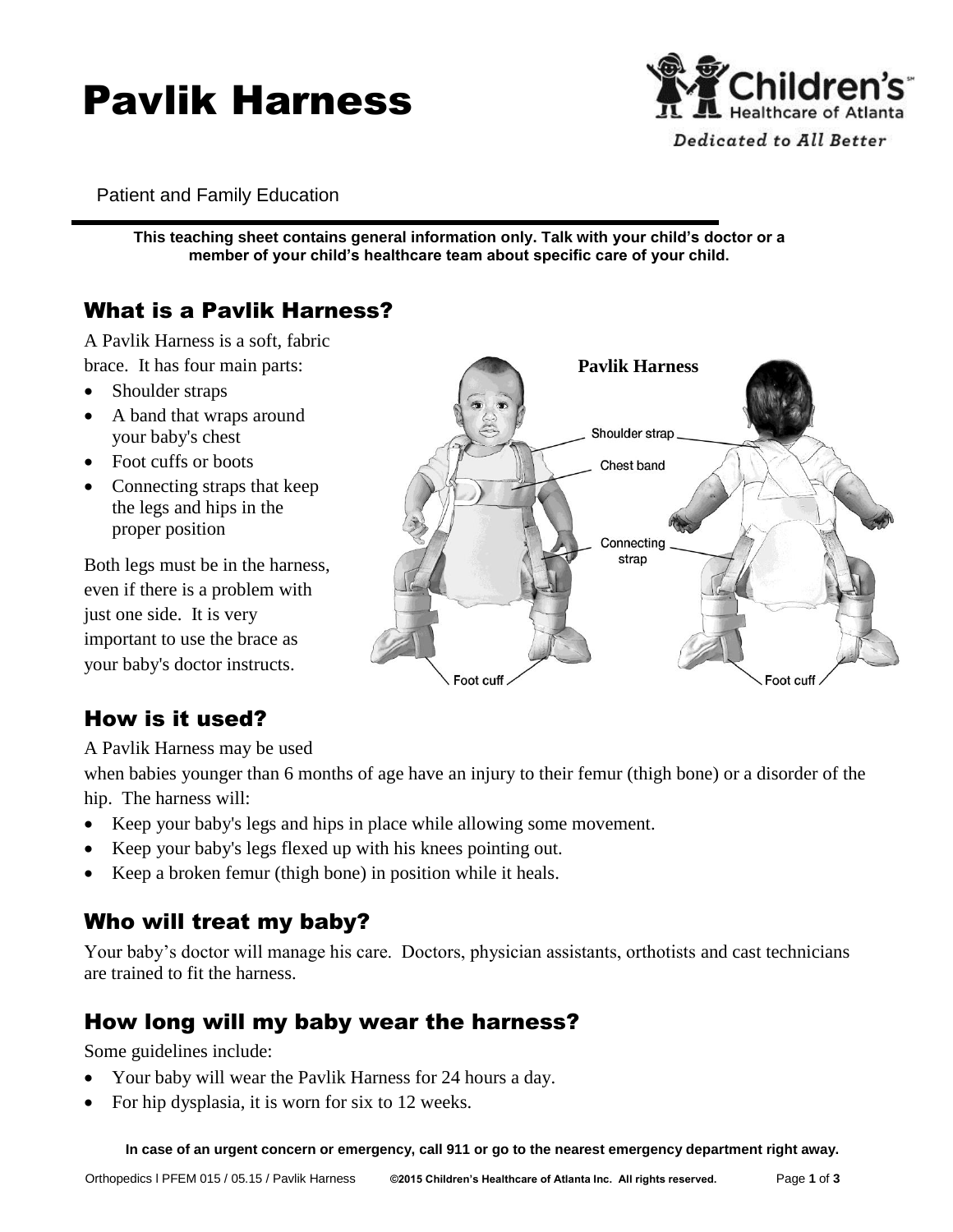- For femur fractures, it is worn for 3 to 4 weeks.
- Never remove the Pavlik Harness unless advised by your baby's doctor.
- Your baby will need to see the doctor every 1 to 2 weeks once you leave the hospital.

#### How should I dress my baby?

- Dress your baby in loose clothing that can be changed without removing the harness. You may also leave the harness on over bare skin.
- If your baby wears a soft T-shirt or other clothing under the harness, only remove one strap at a time when changing. This will help keep your baby's legs in their proper position.
- Make sure your baby's diapers are fastened **underneath** the harness.

## How should I bathe my baby?

- Do not remove the harness for bathing.
- Give your baby sponge baths instead of regular baths. This will help keep the harness dry.
- Clean in all of your baby's skin folds and creases to make sure there is no chafing or rubbing on the legs.
- Dry your baby's skin very well.
- Check your baby's skin every day for redness, chafing or rashes. Make sure to check the skin folds behind his knees and in the diaper area for irritation.
- Keep the harness as dry as possible. Towel dry the harness if it gets wet.
- If the harness gets dirty:
	- Do not remove it.
	- Gently spot clean the harness with mild soap and water.
	- Dry it with a towel.

#### What else do I need to know?

|           | While your baby wears the harness,                                                                                                                                    | While your baby wears the harness,                                                                                                                                                      |
|-----------|-----------------------------------------------------------------------------------------------------------------------------------------------------------------------|-----------------------------------------------------------------------------------------------------------------------------------------------------------------------------------------|
|           | DO:                                                                                                                                                                   | <b>DO NOT:</b>                                                                                                                                                                          |
| $\bullet$ | Make sure he sleeps on his back and is able to<br>turn his head to each side.                                                                                         | Place him on his side.<br>$\bullet$<br>Hold him in a "standing position".<br>Adjust the harness yourself. Only your doctor<br>should adjust the harness during regular<br>appointments. |
|           | Make sure he has regular playtime.                                                                                                                                    |                                                                                                                                                                                         |
|           | Use a car seat, but try to limit the amount of time<br>he is in it.                                                                                                   |                                                                                                                                                                                         |
|           | Place your baby with his tummy on your tummy<br>and his legs out to either side of your chest when<br>you breastfeed.                                                 | Swaddle him. It could press his legs together<br>$\bullet$<br>when they need to remain apart.                                                                                           |
|           | Always try to keep the knees outward. When<br>you are holding the baby or he is lying down,<br>avoid any contact to the outer legs that may push<br>the knees inward. | Let your baby have Tummy Time unless a<br>pillow is put under his tummy and chest.                                                                                                      |

**In case of an urgent concern or emergency, call 911 or go to the nearest emergency department right away.**